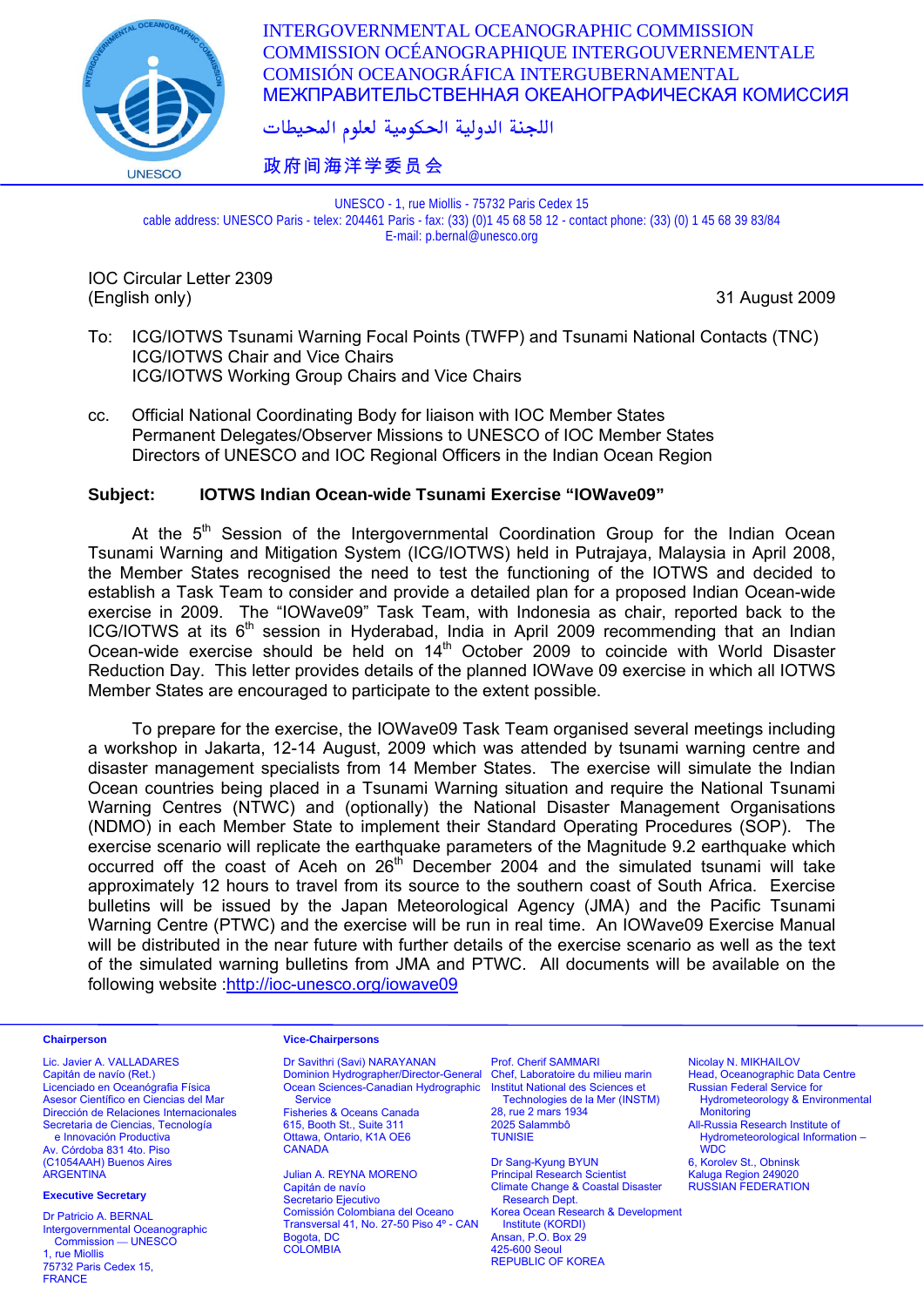To ensure that the NTWCs in each country are fully prepared for this functional exercise, the Task Team has decided to run a tabletop exercise on  $14<sup>th</sup>$  September using the same scenario that will be used on 14<sup>th</sup> October. There will thus be 2 stages to the IOWave09 exercise:

### 1.  $14^{\text{th}}$  September 2009 – Tabletop Exercise

| Who should be involved?: | National Tsunami Warning Centres; National Disaster Management |
|--------------------------|----------------------------------------------------------------|
|                          | Organisations; Local Disaster Management Organisations, to the |
|                          | extent decided by each Member State.                           |
| Scenario:                | Aceh earthquake of 26 <sup>th</sup> December 2004              |
| Start time:              | 0800hrs UTC                                                    |
| Timescale:               | Compressed time, at NTWC's discretion                          |

# 2.  $14^{\frac{th}{2}}$  October 2009 – Functional Exercise

| Who should be involved?: | National Tsunami Warning Centres; National Disaster Management |
|--------------------------|----------------------------------------------------------------|
|                          | Organisations; Local Disaster Management Organisations, local  |
|                          | communities, to the extent decided by each Member State.       |
| Scenario:                | Aceh earthquake of 26 <sup>th</sup> December 2004              |
| Start time:              | 0100hrs UTC                                                    |
| Timescale:               | Real-time                                                      |

 Guiding principles for the planning and conduct of Exercise IOWave09 are listed in Annex 1 for your information. Many Member States have indicated that they intend to conduct the exercise through to community level, ie. by involving the NTWC, NDMO and the local coastal community. This end-to-end conduct will test the SOPs and communications links at all levels of the warning chain but will involve detailed pre-planning of the exercise at the national to local level to ensure that it will be successful. A key point to make is that Member States should only conduct the exercise to the level that they are prepared for, which at a minimum should include testing the SOPs at the NTWC and the operational lines of communication between the NTWC and JMA/PTWC.

 In order to ensure that the commitment of participating Member States is fully coordinated, we seek your nomination of a **National Contact for Exercise IOWave09** with whom we will communicate about planning for the conduct of the exercise. The designated National Contact will be expected to confirm the accuracy of existing tsunami warning arrangements within your country, including the identification of operational points of contact for receipt and dissemination of tsunami warnings downstream from the NTWC. The designated National Contact will also be responsible for coordinating input to the exercise evaluation, which will be circulated as part of the IOWave09 Exercise Manual.

As the 5<sup>th</sup> anniversary of the 26 December 2004 Indian Ocean tsunami disaster approaches there will be many reminders of the need to be prepared for this infrequent but potentially devastating hazard. The IOTWS has made considerable progress in the last 5 years and the time is ripe to conduct a test of the system. Exercise IOWave09 will be the first of its kind in the Indian Ocean and will be an effective tool for evaluating the readiness of the IOTWS and for identifying changes that can improve its effectiveness. I trust that you and the relevant authorities in your country will support his initiative.

 I would be grateful if you could provide the details of your National Contact for Exercise IOWave09 **by 7 September 2009** to the ICG/IOTWS Secretariat by email ([iotws@unesco.org](mailto:iotws@unesco.org)) or FAX (+61-8-9226 0599). I would also encourage you to disseminate copies of this letter to the appropriate organisations and authorities within your country.

Yours sincerely

Patricio Bernal Assistant Director-General, UNESCO Executive Secretary, IOC